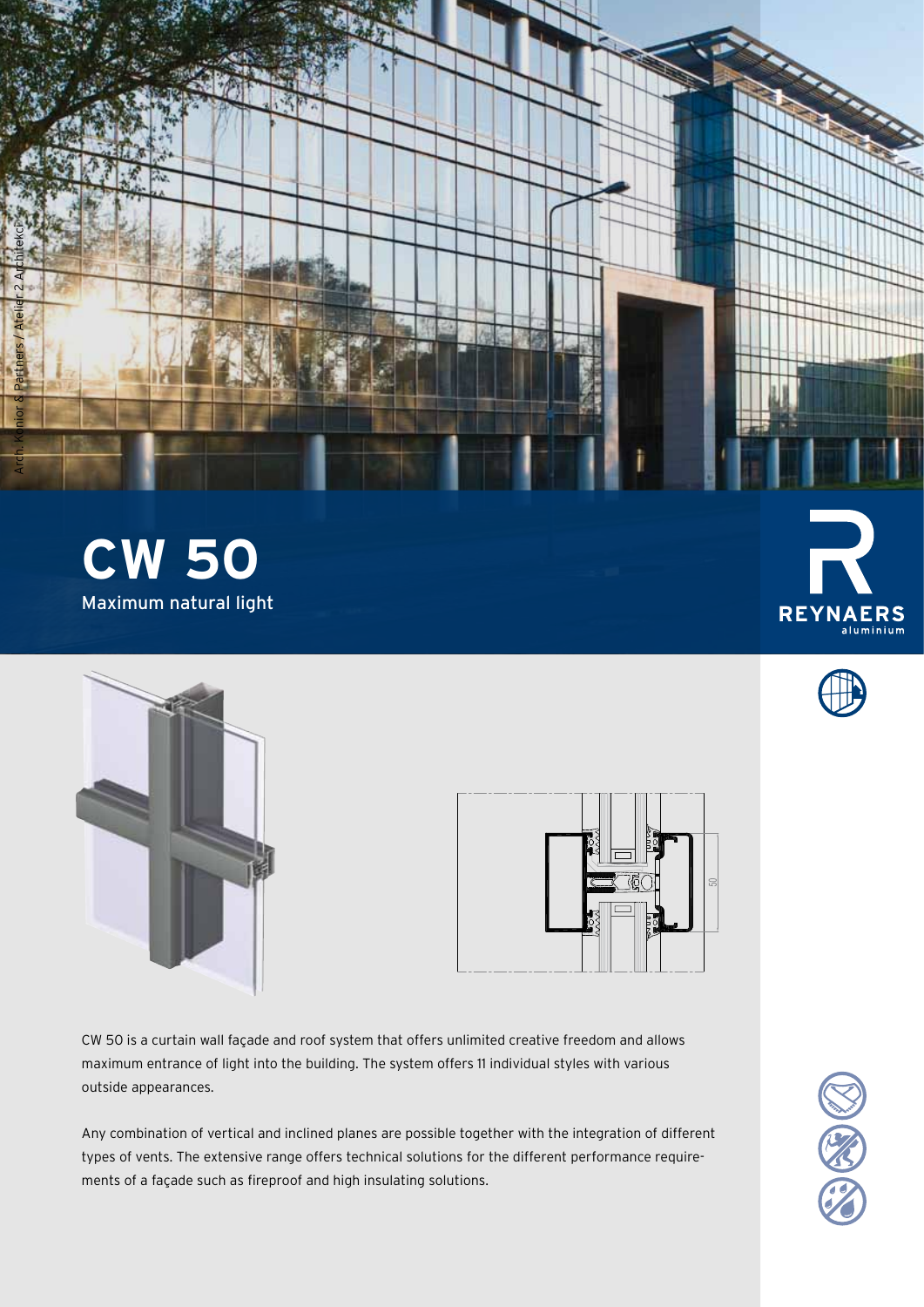Reynaers curtain walls are designed to meet the requirements of contemporary architecture. In extension to that, additional more practical features to these curtain walls, like roof vent applications, should not disrupt the global design of the building. The Flush Roof Vent, which can be integrated in CW50 – as well as in CW60 and CR120 – has been developed to perfectly blend into the buildings' outer shell without causing any disruption to the surface. The roof application can be placed in surfaces with inclination angles of 5° up to 80°, thus not limiting but on the contrary stimulating architectural creativity.

An increased insulation is assured for both available design versions of the Flush Roof vent – the basic insulated system and the high-end superior system HI – by the use of additional insulation gaskets and longer insulation strips. The possibility to integrate 52 mm glass in the HI version further enhances thermal efficiency.

The Flush Roof Vent has been developed to ensure ventilation: an essential topic when it comes to indoor air quality. The solution is available in a top-hung as well as bottom-hung version and can be operated manually (with handle or spindle) or automatically. The latter motor-operated version is especially convenient within building management systems or in roof windows in hard-to-reach places.



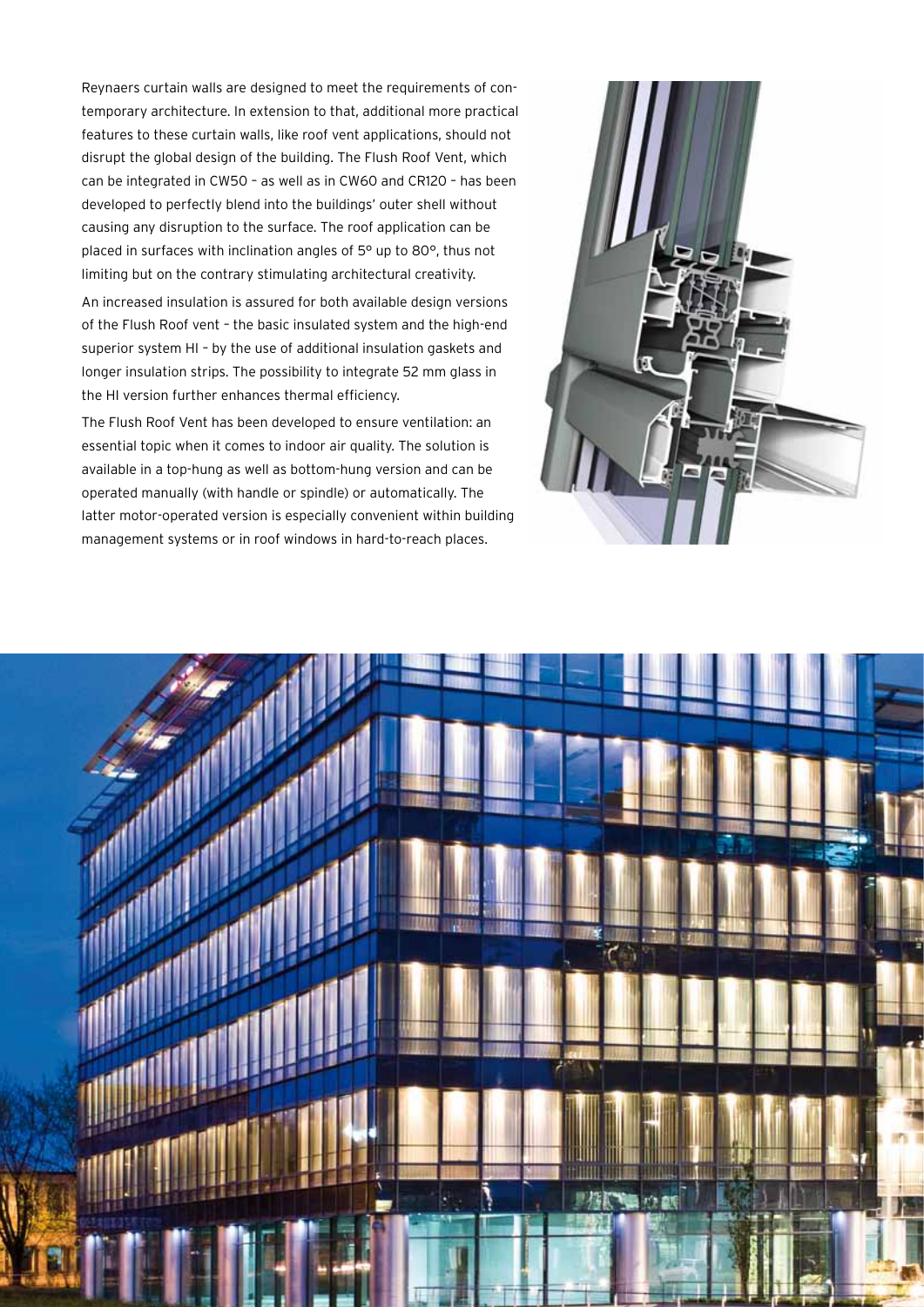## **Technical characteristics**

| Style variants                       | <b>CW 50</b>                                                                                     | <b>CW 50 SWISS SOLUTION</b>                                                                      | <b>CW 50-FP</b>                                   | <b>CW 50-HI</b>                                                               |  |
|--------------------------------------|--------------------------------------------------------------------------------------------------|--------------------------------------------------------------------------------------------------|---------------------------------------------------|-------------------------------------------------------------------------------|--|
|                                      | functional                                                                                       | rationalized system                                                                              | Fire Proof El 30 & El 60                          | ultimate thermal comfort                                                      |  |
| Interior visible width               | 50 mm                                                                                            | 50 mm                                                                                            | 50 mm                                             | 50 mm                                                                         |  |
| Depth mullions                       | from 42 mm to 230 mm                                                                             | from 62.5 mm to 104.5 mm                                                                         | from 63 mm to 105 mm                              | from 41.5 mm to 230 mm                                                        |  |
| Depth transoms                       | from 5 mm to 193 mm                                                                              | from 62.5 mm to 104.5 mm                                                                         | from 63 mm to 105 mm                              | from 4.7 mm to 193.2 mm                                                       |  |
| Inertia mullions<br>(lx: wind load)  | min 14 cm <sup>4</sup> to max 1199 cm <sup>4</sup>                                               | min 36.5 cm <sup>4</sup> to max 119.5 m <sup>4</sup>                                             | min 37 cm <sup>4</sup> to max 123 cm <sup>4</sup> | min 13.5 cm <sup>4</sup> to max 1199 cm <sup>4</sup>                          |  |
| Inertia transoms<br>(Ix: wind load)  | min 4 cm <sup>4</sup> to max 535 cm <sup>4</sup>                                                 | min 36.5 cm <sup>4</sup> to max 119.5 cm <sup>4</sup>                                            | min 34 cm <sup>4</sup> to max 107 cm <sup>4</sup> | min 3.5 cm <sup>4</sup> to max 534.7 cm <sup>4</sup>                          |  |
| Inertia transoms<br>(ly: glass load) | min 8 $cm4$ to max 57 $cm4$                                                                      | min 16.9 cm <sup>4</sup> to max 25.4 cm <sup>4</sup>                                             | min 18 cm <sup>4</sup> to max 26 cm <sup>4</sup>  | min 7.9 cm <sup>4</sup> to max 57 cm <sup>4</sup>                             |  |
| Exterior visible width               | 50 mm                                                                                            | 50 mm                                                                                            | 50 mm                                             | 50 mm                                                                         |  |
| Exterior face caps                   | different shapes available                                                                       | different shapes available                                                                       | different shapes available                        | different shapes available                                                    |  |
| Glazing                              | fixing by pressure plates                                                                        | fixing by pressure plates                                                                        | fixing by pressure plates                         | fixing by pressure plates                                                     |  |
| Rebate height                        | 20 mm                                                                                            | 20 mm                                                                                            | 20 mm                                             | 20 mm                                                                         |  |
| Glass thickness                      | from 6 mm to 62 mm                                                                               | from 6 mm to 44 mm                                                                               | 33 mm/48 mm                                       | from 22 mm to 62 mm                                                           |  |
| Type of vents                        | all Reynaers systems<br>top hung window<br>(glass from 23-34 mm)<br>POW<br>(glass from 22-28 mm) | all Reynaers systems<br>top hung window<br>(glass from 23-34 mm)<br>POW<br>(glass from 22-28 mm) |                                                   | all Reynaers systems<br>vents of the<br>CS 77 & CS 86-HI<br>windows preferred |  |
| Roof application                     | yes                                                                                              | no                                                                                               | no                                                | no                                                                            |  |

| <b>TECHNICAL CHARACTERISTICS</b>     |                                                                                                                                                                                                                     |                                                     |                                                              |                                                        |  |
|--------------------------------------|---------------------------------------------------------------------------------------------------------------------------------------------------------------------------------------------------------------------|-----------------------------------------------------|--------------------------------------------------------------|--------------------------------------------------------|--|
|                                      |                                                                                                                                                                                                                     |                                                     |                                                              |                                                        |  |
| Style variants                       | <b>CW 50-SL</b>                                                                                                                                                                                                     | <b>CW 50 ALU ON STEEL</b>                           | <b>CW 50-HL</b>                                              | <b>CW 50-SG</b>                                        |  |
|                                      | slender appearance                                                                                                                                                                                                  | designed for steel structure                        | aesthetical horizontal lining                                | structural sealed glazing                              |  |
| Interior visible width               | 15/50 mm                                                                                                                                                                                                            | 50 mm                                               | 50 mm                                                        | 50/88 mm                                               |  |
| Depth mullions                       | from 125.5 mm to 167.5 mm                                                                                                                                                                                           | 67.5 mm                                             | from 41.5 mm to 230 mm                                       | from 41.5 mm to 230 mm                                 |  |
| Depth transoms                       | from 99.4 mm to 172.2 mm                                                                                                                                                                                            | from 5 mm to 57 mm                                  | from 4.7 mm to 193.2 mm                                      | from 4.7 mm to 193.2 mm                                |  |
| Inertia mullions<br>(lx: wind load)  | min 159.5 cm <sup>4</sup> to max 339.2 cm <sup>4</sup>                                                                                                                                                              | not applicable                                      | min 13.5 cm <sup>4</sup> to max 1199.4 cm <sup>4</sup>       | min 13.5 cm <sup>4</sup> to max 1199.4 cm <sup>4</sup> |  |
| Inertia transoms<br>(Ix: wind load)  | min 71.5 cm <sup>4</sup> to max 387.5 cm <sup>4</sup>                                                                                                                                                               | min 4 cm <sup>4</sup> to max 14.6 cm <sup>4</sup>   | min 3.5 cm <sup>4</sup> to max 534.7 cm <sup>4</sup>         | min 3.5 $cm4$ to max 534.7 $cm4$                       |  |
| Inertia transoms<br>(ly: glass load) | min 9.1 cm <sup>4</sup> to max 10.5 cm <sup>4</sup>                                                                                                                                                                 | min 2.9 cm <sup>4</sup> to max 12.5 cm <sup>4</sup> | min 7.9 $cm4$ to max 57 $cm4$                                | min 7.9 $cm4$ to max 57 $cm4$                          |  |
| Exterior visible width               | 50 mm                                                                                                                                                                                                               | 50 mm                                               | vertical: 30 mm joint<br>horizontal:<br>50 mm pressure plate | EPDM gasket<br>of 27 mm width                          |  |
| <b>Exterior face caps</b>            | different shapes available                                                                                                                                                                                          | different shapes available                          | special pointed arch shaped<br>face cap                      | not applicable                                         |  |
| Glazing                              | fixing by pressure plates                                                                                                                                                                                           | fixing by pressure plates                           | fixing by horizontal<br>pressure plates                      | structural glazing<br>glued on cassettes               |  |
| Rebate height                        | 20 mm                                                                                                                                                                                                               | 20 mm                                               | 20 mm                                                        | structural sealed glazing                              |  |
| Glass thickness                      | up to 62 mm                                                                                                                                                                                                         | up to 62 mm                                         | from 22 mm to 48 mm                                          | from 24 mm to 36 mm                                    |  |
| Type of vents                        | all Reynaers systems<br>all Reynaers systems<br>top hung window<br>top hung window<br>(glass from 23 - 34 mm)<br>(glass from 23 - 34 mm)<br>POW<br><b>POW</b><br>(glass from 22 - 28 mm)<br>(glass from 22 - 28 mm) |                                                     | structural top hung window<br>(glass from $23 - 34$ mm)      | structural top hung window<br>(glass from 24 - 36 mm)  |  |
| Roof application                     | yes                                                                                                                                                                                                                 | yes                                                 | no                                                           | no                                                     |  |